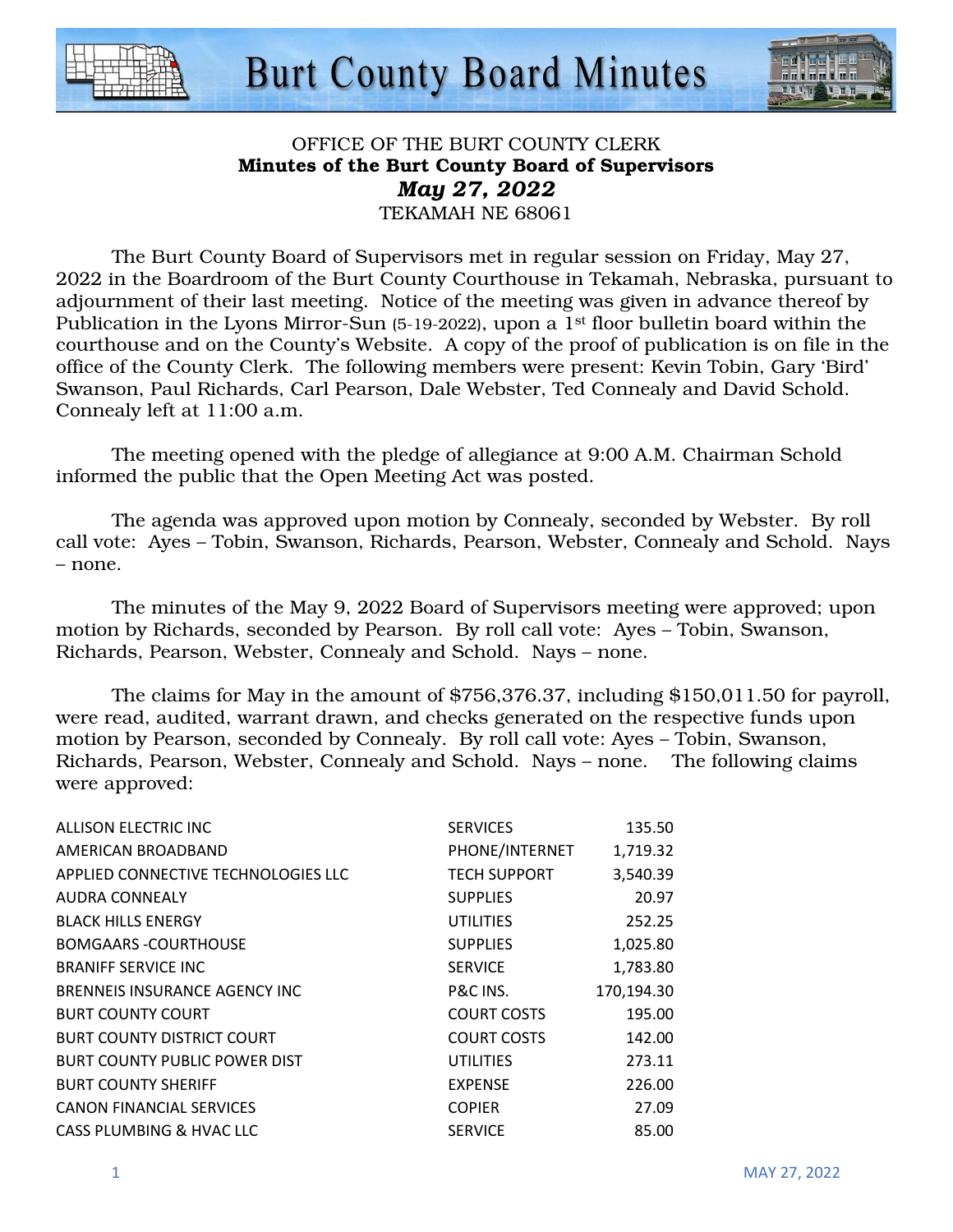



| <b>CENTURY LINK</b>                     | <b>PHONE</b>          | 336.15    |
|-----------------------------------------|-----------------------|-----------|
| <b>CITY OF TEKAMAH</b>                  | <b>UTILITIES</b>      | 84.40     |
| <b>CLARK PEST AND TERMITE CONTROL</b>   | <b>QTR SERVICE</b>    | 70.00     |
| <b>CLASSIC CLEAN CARWASH</b>            | MISC EXPENSE          | 72.53     |
| CNA AUTO SERVICES, LLC                  | <b>PARTS</b>          | 578.98    |
| CONSOLIDATED MANAGEMENT CO.             | <b>SUPPLY</b>         | 192.86    |
| <b>CONSTELLATION NEW ENERGY GAS DIV</b> | UTILITIES             | 330.61    |
| <b>CRESTON FERTILIZER MCL FARMS INC</b> | CHEMICAL              | 1,441.48  |
| <b>CUBBY'S</b>                          | <b>FUEL</b>           | 2,196.77  |
| <b>DALE WEBSTER</b>                     | <b>CHECKING ROADS</b> | 53.82     |
| DAS STATE ACCOUNTING-CENTRAL FIN.       | SOFTWARE              | 350.00    |
| DAS STATE ACCTG - CENTRAL FINANCE       | SOFTWARE              | 185.28    |
| <b>DAVID SCHOLD</b>                     | <b>CHECKING ROADS</b> | 118.76    |
| <b>DECATUR EXPRESS</b>                  | <b>FUEL</b>           | 754.55    |
| DES MOINES STAMP MFG. COMPANY           | <b>SUPPLIES</b>       | 65.00     |
| <b>ELECTION SYSTEMS &amp; SOFTWARE</b>  | <b>PR22</b>           | 2,180.01  |
| <b>ELECTION WORKER</b>                  | PR <sub>22</sub>      | 7,955.44  |
| FIRST CONCORD BENEFITS GROUP LLC        | <b>ADMIN FEE</b>      | 424.83    |
| FIRST NATIONAL BANK OF OMAHA            | <b>FUEL</b>           | 247.05    |
| FIRST NATIONAL BANK OF OMAHA ROADS      | <b>SUPPLIES</b>       | 674.39    |
| FIRST NATIONAL BANK OMAHA CLERK 2       | SUPPLY/FUEL           | 443.30    |
| FITZGERALD, VETER, TEMPLE, BARTELL      | <b>ATTY FEES</b>      | 3,973.72  |
| <b>FRANCES FRENCH</b>                   | PRIOR SERVICE         | 22.00     |
| <b>GARY SWANSON</b>                     | <b>CHECKING ROADS</b> | 39.78     |
| <b>GOODLNAD HOSPITALITY, LLC</b>        | <b>LODGING</b>        | 300.00    |
| <b>GRAFIX SHOPPE</b>                    | <b>SUPPLY</b>         | 540.07    |
| <b>GREAT AMERICA FINANCIAL SVCS</b>     | EQUIP                 | 567.89    |
| <b>GWORKS</b>                           | SOFTWARE              | 18,925.00 |
| HOPKINS LAW OFFICE, LLC                 | ATTY FEES             | 627.00    |
| <b>ILA DAVIS</b>                        | PRIOR SERVICE         | 36.00     |
| <b>INTOXIMETERS INC</b>                 | <b>SUPPLIES</b>       | 308.00    |
| JACK'S UNIFORMS & EQUIPMENT             | <b>UNIFORMS</b>       | 381.90    |
| <b>JANE PAUL</b>                        | OFFICE SUPPORT        | 96.00     |
| <b>JEANNETTE BLANC</b>                  | PR22 MILE             | 27.03     |
| <b>JENNIFER HANSEN</b>                  | <b>MILEAGE</b>        | 31.90     |
| JOHNSON & MOCK, PC, LLO                 | <b>ATTY FEES</b>      | 370.50    |
| JONES AUTOMOTIVE INC                    | <b>SUPPLIES</b>       | 7,653.79  |
| <b>KB'S MINI MART INC</b>               | <b>FUEL</b>           | 678.52    |
| LEE AGRI-MEDIA                          | <b>PUBLISHING</b>     | 555.25    |
| <b>MARY LOFTIS</b>                      | <b>MILEAGE</b>        | 80.50     |
| <b>MAXIMUS INC</b>                      | <b>SERVICE</b>        | 968.22    |
| MICHAEL HEMPEL                          | <b>MEALS</b>          | 54.59     |
| MID-AMERICAN BENEFITS INC               | <b>INSURANCE</b>      | 20,279.00 |
| MIDWEST ALARM SERVICES                  | <b>EQUIP</b>          | 320.16    |
| <b>MIPS INC</b>                         | SOFTWARE              | 1,958.53  |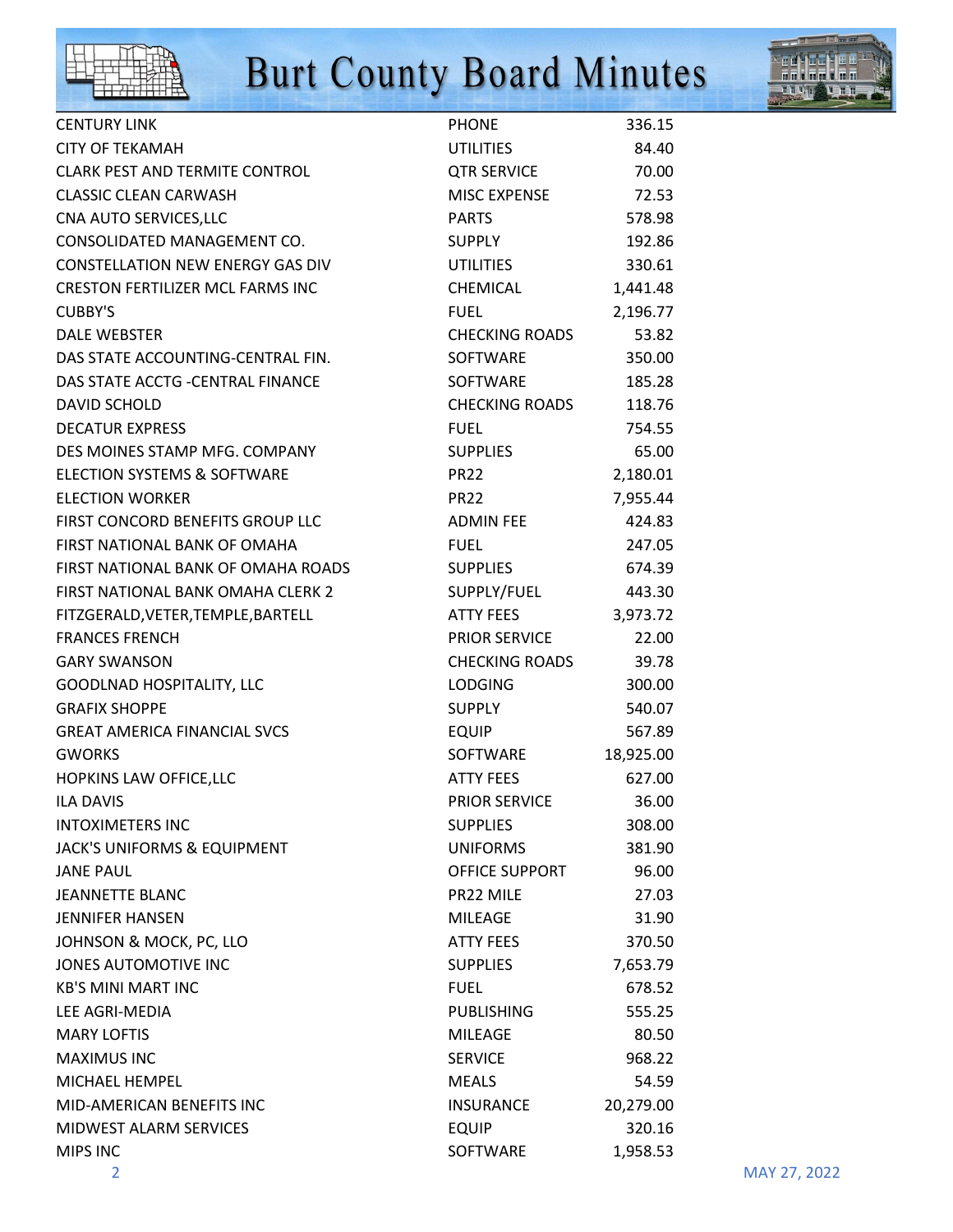



| <b>MPH INDUSTRIES INC</b>                 | <b>SUPPLY</b>          | 314.00    |
|-------------------------------------------|------------------------|-----------|
| <b>NACO</b>                               | <b>WORKSHOP</b>        | 200.00    |
| NEBR ASSN OF CO CLERK, ROD, ELECTIONS     | <b>WORKSHOP</b>        | 125.00    |
| NEBR COUNTY ATTORNEYS ASSOCIATION         | <b>DUES</b>            | 1,066.00  |
| NEBR HEALTH & HUMAN SERVICES SYSTEM       | <b>CONTRACT</b>        | 90.00     |
| NEBRASKA ASSOC OF COUNTY EXTENSION        | <b>DUES</b>            | 100.00    |
| NEBRASKA PUBLIC POWER DISTRICT            | <b>UTILITIES</b>       | 793.98    |
| <b>OAKLAND EXPRESS</b>                    | <b>FUEL</b>            | 377.14    |
| OAKLAND INDEPENDENT                       | <b>PUBLISHING</b>      | 1,264.50  |
| <b>OFFICE WAREHOUSE</b>                   | <b>SUPPLIES</b>        | 74.03     |
| <b>PAUL RICHARDS</b>                      | <b>CHECKING ROADS</b>  | 56.75     |
| PENDER HOSPITAL                           | <b>JAIL MEDICAL</b>    | 1,163.00  |
| PENNY A. WARREN                           | <b>MILEAGE</b>         | 42.12     |
| PHYSICIANS LABORATORY PC                  | <b>AUTOPSY</b>         | 2,405.00  |
| PLAINDEALER PUBLISHING                    | <b>SUBSCRIPTION</b>    | 40.00     |
| <b>QUALITY PRINTING &amp; OFFICE SUPP</b> | <b>SUPPLIES</b>        | 1,637.02  |
| RICHARD THRAMER, ATTORNEY AT LAW          | <b>ATTY FEES</b>       | 736.25    |
| <b>SARAH FREIDEL</b>                      | MEETING/MILE           | 83.07     |
| <b>SAVE MORE MARKET</b>                   | <b>SUPPLIES</b>        | 417.83    |
| <b>SCOTT'S HARDWARE</b>                   | PARTS/SUPPLY           | 398.30    |
| <b>SHARON WIMER</b>                       | OFFICE SUPPORT         | 985.18    |
| <b>SIGN DEPOT</b>                         | SIGN/SUPPLY            | 675.00    |
| <b>STACEY KEYS</b>                        | <b>MILEAGE</b>         | 69.02     |
| STATE OF NEBRASKA                         | <b>ELECTION SUPPLY</b> | 20.00     |
| STEPHEN J KRAVIEC P.C., L.L.O.            | <b>CHILD SUPPORT</b>   | 2,004.06  |
| THE APOTHECARY SHOP                       | <b>JAIL MEDICAL</b>    | 365.26    |
| THEODORE CONNEALY                         | <b>CHECKING ROADS</b>  | 36.86     |
| <b>THURSTON COUNTY SHERIFF</b>            | JAIL                   | 10,250.00 |
| TK ELEVATOR CORPORATION                   | <b>MAINTENANCE</b>     | 293.51    |
| <b>TRISHA SHEETS</b>                      | <b>MILEAGE</b>         | 86.58     |
| <b>VERIZON WIRELESS</b>                   | <b>SERVICE PLAN</b>    | 822.83    |
| VISUAL EDGE, COUNSEL                      | <b>COPIER</b>          | 24.06     |
| <b>WASHINGTON COUNTY SHERIFF</b>          | <b>JAIL</b>            | 4,225.00  |
| <b>WELLS FARGO FINANCIAL SERVICE</b>      | <b>COPIER</b>          | 60.22     |
| <b>ZELLE</b>                              | HR CONSULT             | 3,000.00  |
| <b>AGRIVISION EQUIPMENT GROUP</b>         | <b>PARTS</b>           | 235.70    |
| <b>BARCO MUNICIPAL PRODUCTS INC</b>       | <b>SIGNS</b>           | 1,066.00  |
| <b>BLUFF GRAVEL COMPANY</b>               | GRAVEL                 | 2,176.98  |
| <b>BOMGAARS SUPPLY INC - ROAD</b>         | <b>SUPPLIES</b>        | 1,858.36  |
| <b>BRUMMOND COUNTRY DISPOSAL</b>          | GARBAGE                | 90.00     |
| <b>BRUMMOND DISPOSAL</b>                  | <b>GARBAGE</b>         | 125.00    |
| <b>BUDDIES MINI MART, LLC</b>             | <b>FUEL</b>            | 859.47    |
| <b>CITY OF LYONS</b>                      | <b>UTILITIES</b>       | 181.40    |
| <b>CITY OF OAKLAND</b>                    | <b>UTILITIES</b>       | 24.08     |
| DPA TRUCK & EQUIPMENT SALES               | <b>PARTS</b>           | 28.35     |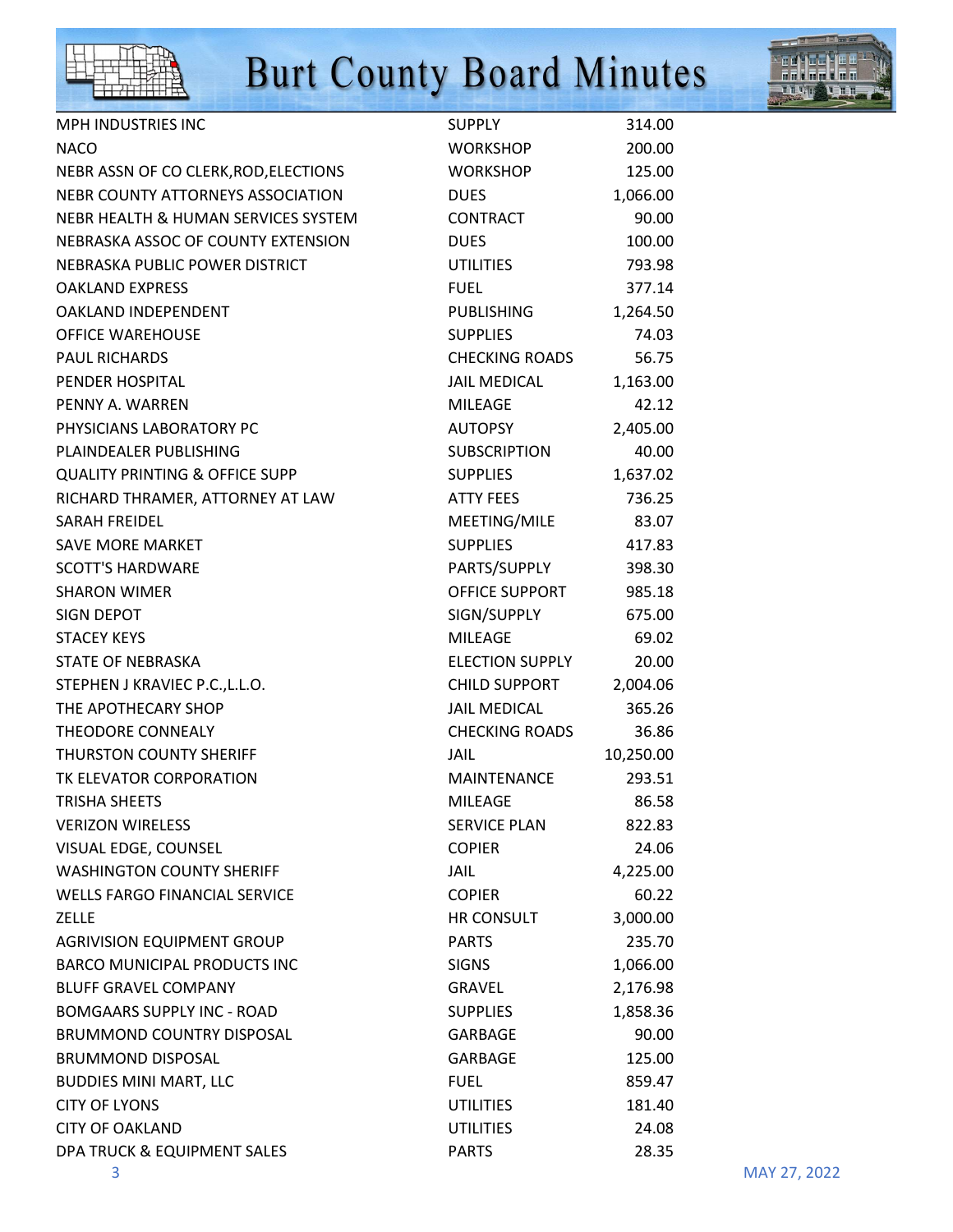



| <b>FARMERS PRIDE</b>                   | <b>DIESEL</b>        | 9,687.14  |
|----------------------------------------|----------------------|-----------|
| GINI, LLC                              | <b>FUEL</b>          | 26.32     |
| MAINELLI, WAGNER & ASSOCIATES INC      | <b>BRIDGES</b>       | 37,951.15 |
| <b>MARTIN MARIETTA</b>                 | GRAVEL/BORROW        | 20,447.62 |
| MCH HEALTH SYSTEM                      | <b>DRUG SCREEN</b>   | 20.00     |
| MHC KENWORTH - OMAHA                   | PARTS/FREIGHT        | 150.80    |
| MIDWEST SERVICE CO                     | <b>FUEL</b>          | 14,063.34 |
| NMC CAT RENTAL                         | PARTS/RENTAL         | 8,153.36  |
| OAKLAND LUMBER LLC                     | <b>SUPPLIES</b>      | 175.45    |
| <b>RANDY L RAGER</b>                   | <b>PRIOR SERVICE</b> | 69.24     |
| <b>RDO TRUCK CENTERS</b>               | <b>PARTS</b>         | 1,285.22  |
| SAPP BROS PETROLEUM INC                | <b>FUEL</b>          | 601.10    |
| <b>SHAMBURG AUTO SUPPLY</b>            | SUPPLIES/PARTS       | 404.21    |
| <b>STALP GRAVEL CO</b>                 | GRAVEL               | 18,209.58 |
| STEINY'S GENERAL STORE                 | <b>SUPPLIES</b>      | 107.07    |
| TRI-STATE COMMUNICATIONS INC           | <b>TOWER RENTAL</b>  | 158.50    |
| <b>TRUCK CENTER COMPANIES</b>          | <b>PARTS</b>         | 41.91     |
| <b>VERIZON CONNECT</b>                 | <b>SERVICE PLAN</b>  | 414.46    |
| <b>VILLAGE OF CRAIG</b>                | <b>UTILITIES</b>     | 68.44     |
| <b>VILLAGE OF DECATUR</b>              | <b>UTILITIES</b>     | 97.15     |
| <b>WESTPOINT IMPLEMENT INC</b>         | PARTS/LABOR          | 3,496.80  |
| <b>WPCI</b>                            | <b>MISC EXPENSE</b>  | 28.25     |
| <b>CHATT DEVELOPMENT LLC</b>           | <b>RENO GRANT</b>    | 15,000.00 |
| DREW LAW FIRM PC LLO                   | <b>INHERITANCE</b>   | 39,596.92 |
| <b>MARSHA KETCHAM</b>                  | <b>INHERITANCE</b>   | 373.33    |
| CENTURYLINK (HARDWARE WARRANTY)        | <b>EQUIP</b>         | 747.16    |
| GEOCOMM, INC                           | SOFTWARE             | 4,013.00  |
| NORTHEAST NEBR TELEPHONE CO            | <b>SERVICE</b>       | 129.17    |
| <b>AFLAC</b>                           | EMPE PD ADDL         | 390.91    |
| <b>BLUE CROSS &amp; BLUE SHIELD</b>    | <b>INSURANCE</b>     | 55,629.29 |
| FIRST NAT'L BANK-NORTHEAST-EFPTS       | <b>FEDERAL TAXES</b> | 44,652.34 |
| <b>GLOBE LIFE LIBERTY NATIONAL DIV</b> | <b>EMPE PD ADDL</b>  | 804.64    |
| NATIONWIDE RETIREMENT SOLUTIONS        | <b>EMPE PD ADDL</b>  | 300.00    |
| NEBR CHILD SUPPORT PAYMENT CTR         | <b>CHILD SUPPORT</b> | 1,530.00  |
| RETIREMENT PLANS DIV. OF AMERITAS      | RETIREMENT           | 21,668.14 |
| STATE TAX COMMISSIONER                 | <b>STATE TAXES</b>   | 6,979.15  |
| VISION SERVICE PLAN (CT)               | <b>EMPE PD ADDL</b>  | 588.79    |
| COLONIAL LIFE AND ACCIDENT INS CO      | <b>EMPE PD ADDL</b>  | 57.79     |
| <b>CREDIT MANAGEMENT SERVICES INC</b>  | <b>GARNISHMENT</b>   | 128.13    |

# Special Designated Liquor License:

Upon motion by Swanson, seconded by Connealy, the Board approved an SDL for Nelson's Food Pride to serve a wedding at Harvest Moon (Oakland) on July 9, 2022. Approved By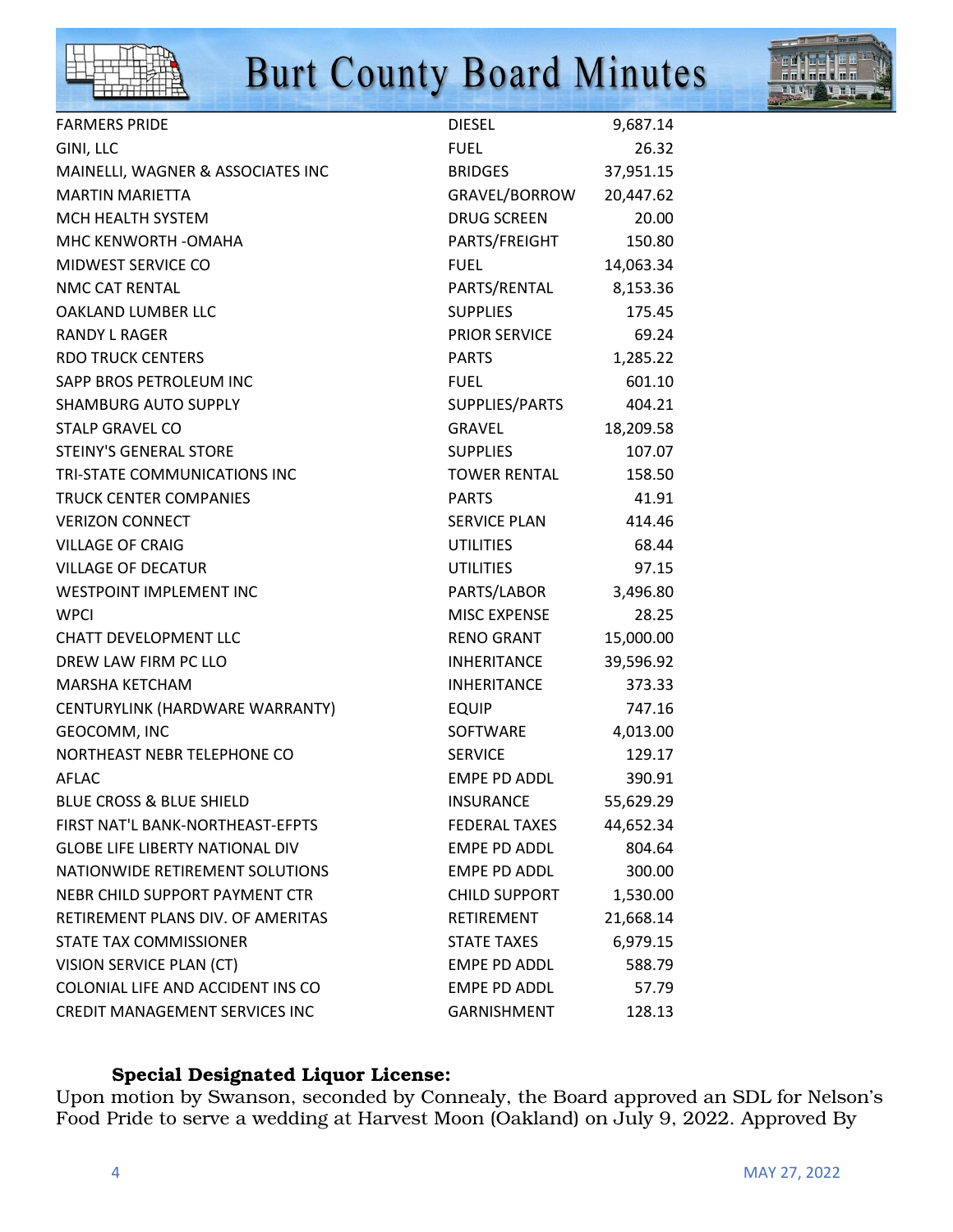$$
\begin{array}{|c|c|c|c|}\hline \text{L1} & \text{Tr} & \text{Tr} & \text{Tr} \\ \hline \text{L1} & \text{Tr} & \text{Tr} & \text{Tr} \\ \hline \text{L1} & \text{Tr} & \text{Tr} & \text{Tr} \\ \hline \text{L1} & \text{Tr} & \text{Tr} & \text{Tr} \\ \hline \text{L1} & \text{Tr} & \text{Tr} & \text{Tr} \\ \hline \end{array}
$$



Roll Call Vote: Ayes –Tobin, Swanson, Richards, Pearson, Webster, Connealy and Schold. Nays-none.

# Budget Authority for FY 2022-2023:

The Board voted to accept a proposal from Mytty PC Consulting & Training (Fred Mytty) for \$5,000.00 plus mileage to compile the County's FY 2022-2023; the budget fee is \$4,500.00, and Mytty agreed to provide training for the Clerk's office for \$500.00. Proposal approved upon motion by Swanson, seconded by Connealy, Roll Call Vote: Ayes – Tobin, Swanson, Richards, Pearson, Webster, Connealy and Schold. Nays – none.

### FY 2022-2023 Budget Prep:

For purpose of 2022-2023 budget preparations, the Board instructed County Clerk Sarah Freidel to direct the County Officials to include the possibility of a cost of living raise up to 6% for the last six months of their 2022-2023 budgets.

#### Closed Session:

County Attorney, Ed Talbot requested that Highway Superintendent, Ann Chytka remain in the room during closed session. Swanson made a motion to go into *Closed Session*, Connealy seconded, and the motion passed with All Ayes. Chairman Schold declared at 9:28 A.M. the board went into closed session *for the protection of public interest to discuss litigations*. Webster made a motion to come out of Closed Session, Connealy seconded, and motion passed with All Ayes. Chairman Schold declared the public meeting back in regular session at 9:41 A.M. No action was taken during closed session.

# Child Support Contract:

A current Child Support Enforcement contract will end June 30, 2022. County Attorney Talbot presented a contract with Stephen J. Kraviec, P.C.,L.L.O., Laura R. Maurstad, Attorney, as authorized attorneys for Child Support Enforcement. Burt County will pay an annual contract sum of \$24,000.00 (to be paid \$2,000.00 monthly) + mailing, filing, sheriff fees. It will be a two-year contract running from July 1, 2022 – June 30, 2024. Communication (2): (1)Attorney Stuart Mills sent correspondence asking to be considered to handle child support enforcement for Burt County. (2) Burt County District Court Clerk, Michele Quick, sent correspondence urging the board to table any decisions and not enter into a new contract until further conversations could be held with Attorney Mills. County Attorney Talbot asked the board to move forward and sign a new contract with Mr. Kraviec's office stated the following reasons: (a) Talbot reported that during discussions Mr. Stuart Mills, Mr. Mills indicated that he preferred handling criminal cases; (b) Talbot reported that Mr. Mill's fees would be higher than the current \$2,000.00/ month currently being paid to Kraviec; and (3) Talbot cited that there will be conflicts for Mr. Mills when/if Mill has to work criminal cases in Burt County.

Board member Connealy made a motion to sign the new contract with Kraviec's office, Swanson seconded the motion. Motions Passed By Roll call vote: Ayes – Tobin, Swanson, Richards, Pearson, Webster, Connealy and Schold. Nays – none. The contract was approved and signed.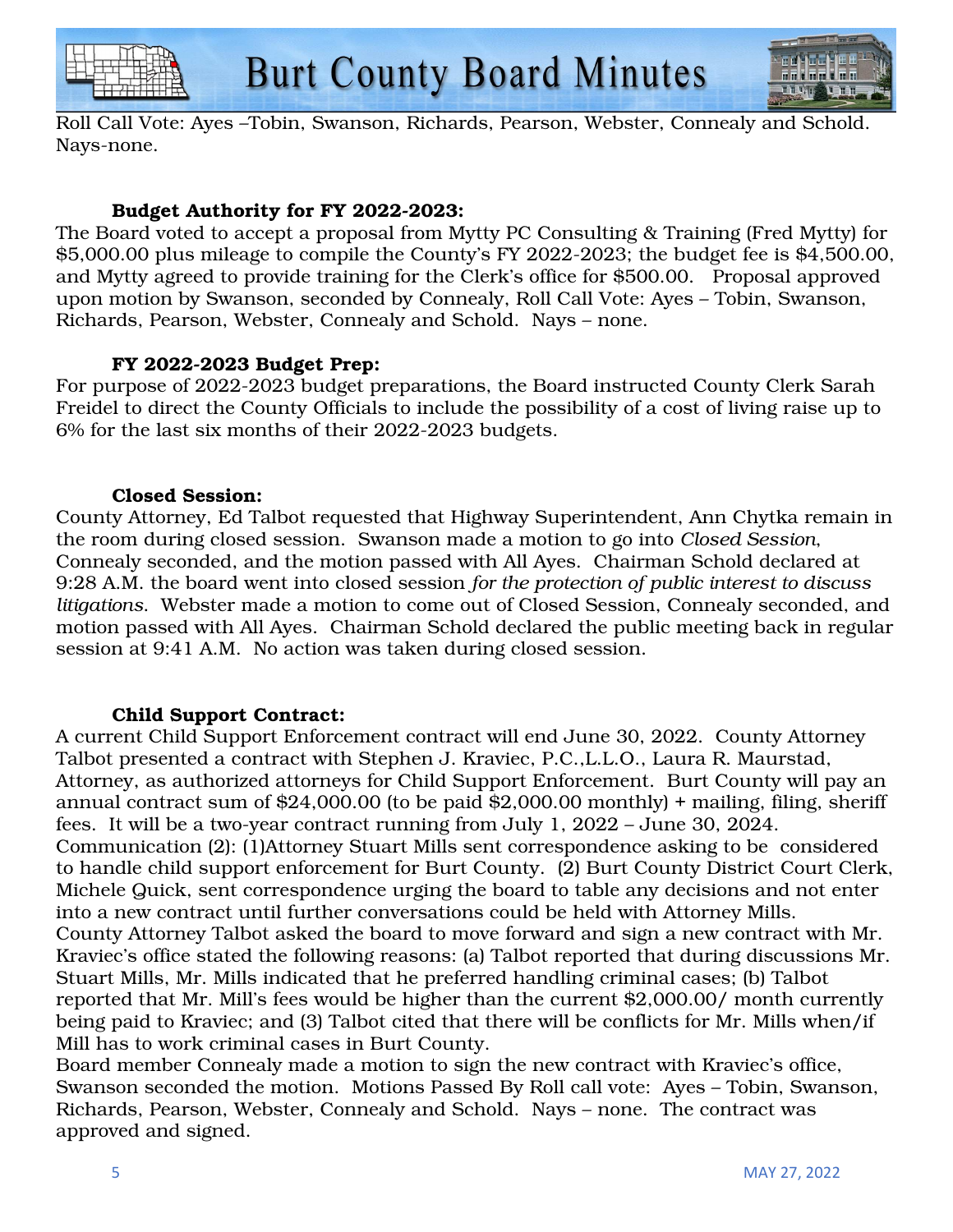



#### Medicare SHIP Program:

Mary Loftis provided an update to the board explaining the possible option of contracting her to provide Medicare Programming Services in Burt County; Loftis reported that Dodge and Washington Counties have already expressed interest in having her provide her services to their residents as well. Details of a possible contract are still being explored; she will work with Burt County Attorney to put together a proposal for services (possible contract).

#### Burt County Noxious Weed Program:

Chairman Schold signed the 2021 '*Reports and Requirements Summary'* for Burt County; the report is issued by the Nebraska Department of Agriculture, Noxious Weed Program.

#### Memorandum of Understanding with NE State Patrol:

Chairman Schold signed a MOU with Nebraska State Patrol on behalf of Burt County. The agreement between the MidEast Region (Dodge, Colfax, Burt, Cuming Counties) and NSP will provide regional connectivity for purposes of 9-1-1 call transfers via the statewide ESInet.

#### *ZONING:*

Ann Chytka, Planning & Zoning Admin, asked the board about waiving fees for structures damaged during the April 23, 2022 (fire & wind) Disaster Declaration incident. The County Board took no action; fees will not be waived.

#### *ROADS: Ann Chytka, Highway Superintendent*

Jeff Wagner (Mainelli, Wagner Assoc. Engineering) attended to discuss plans and get board direction for the following projects: County Road 21 and County Road H

*CoRd. 21 – C-11(364) - Craig South to CoRd. D - 3.74 miles:* the board passed motion to put out for bid – 1" Mill and 3" Overlay, desired date to avoid harvest; motions by Webster and Tobin. Passed By Roll Call Vote: Ayes – Tobin, Swanson, Richards, Pearson, Webster, Connealy and Schold. Nays- none.

*CoRd. H – C-11(362) - Craig West to Hwy. 77 :* the board passed motion to put out for bid – *the West 4.2 miles -* Profile Mill and 4" Overlay; *- the East 2 miles –* 1" Mill and 3" Overlay, both with desired date to avoid harvest; motions by Pearson and Connealy. Passed By Roll Call Vote: Ayes – Tobin, Swanson, Richards, Pearson, Webster, Connealy and Schold. Nays- none.

*CoRd. L -west of FEMA flood project:* Chairman asked for clarification of when this could be completed; Chytka and Wagner confirmed that they would see that it's done during one of the above projects.

*CoRd. HI Bridge (16-21-10)*: Plan to bid and compare pipe bridge 'vs' box culvert.